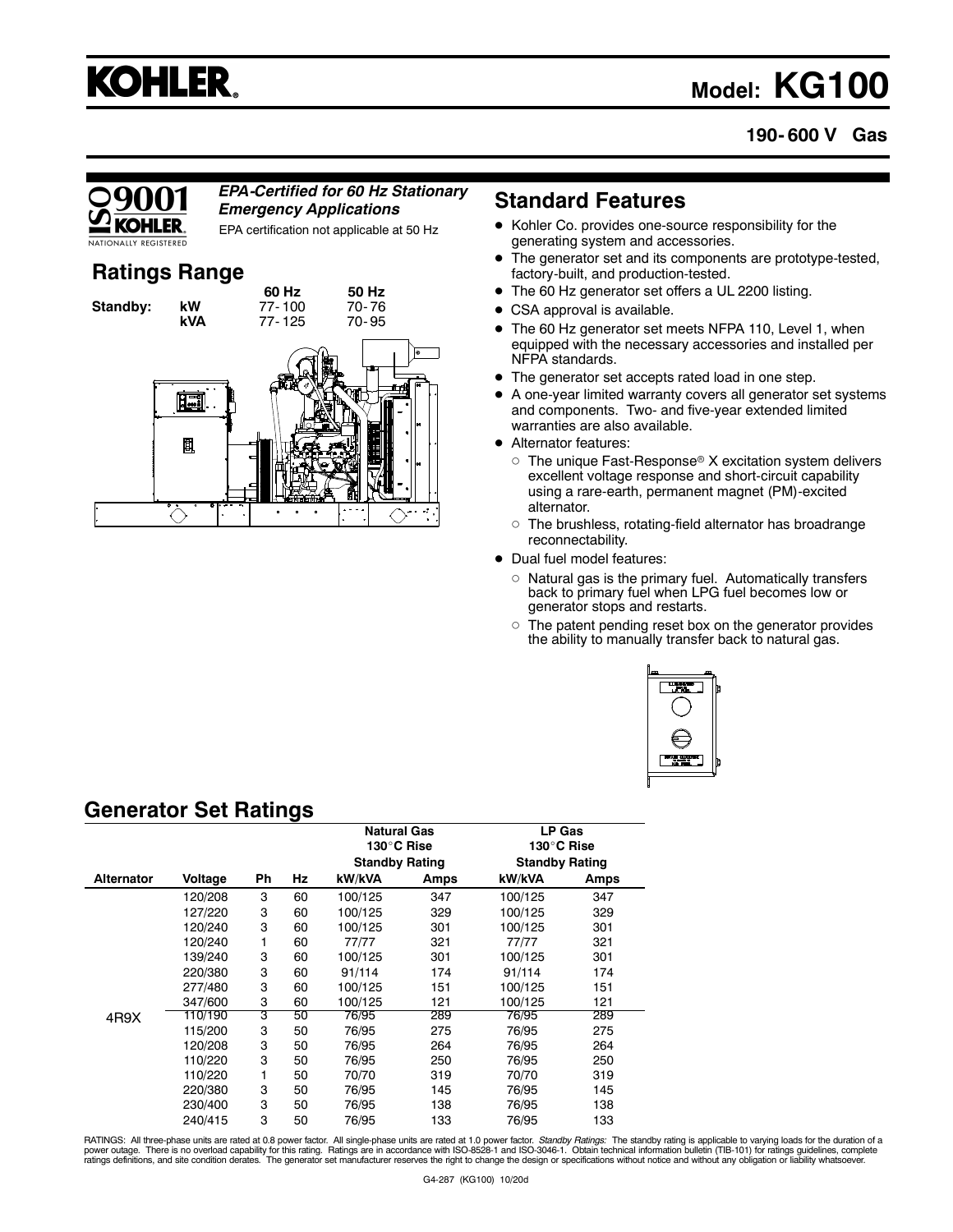### **Generator Set Ratings, continued**

|                   |         |    |    | <b>Natural Gas</b>    |      | <b>LP Gas</b>         |      |
|-------------------|---------|----|----|-----------------------|------|-----------------------|------|
|                   |         |    |    | 130°C Rise            |      | 130°C Rise            |      |
|                   |         |    |    | <b>Standby Rating</b> |      | <b>Standby Rating</b> |      |
| <b>Alternator</b> | Voltage | Ph | Ηz | kW/kVA                | Amps | kW/kVA                | Amps |
|                   | 120/208 | 3  | 60 | 100/125               | 347  | 100/125               | 347  |
|                   | 127/220 | 3  | 60 | 100/125               | 329  | 100/125               | 329  |
|                   | 120/240 | 3  | 60 | 100/125               | 301  | 100/125               | 301  |
|                   | 120/240 | 1  | 60 | 91/91                 | 380  | 91/91                 | 380  |
|                   | 139/240 | 3  | 60 | 100/125               | 301  | 100/125               | 301  |
|                   | 220/380 | 3  | 60 | 100/125               | 190  | 100/125               | 190  |
|                   | 277/480 | 3  | 60 | 100/125               | 151  | 100/125               | 151  |
| 4R12X             | 347/600 | 3  | 60 | 100/125               | 121  | 100/125               | 121  |
|                   | 110/190 | 3  | 50 | 76/95                 | 289  | 76/95                 | 289  |
|                   | 115/200 | 3  | 50 | 76/95                 | 275  | 76/95                 | 275  |
|                   | 120/208 | 3  | 50 | 76/95                 | 264  | 76/95                 | 264  |
|                   | 110/220 | 3  | 50 | 76/95                 | 250  | 76/95                 | 250  |
|                   | 110/220 | 1  | 50 | 76/76                 | 346  | 76/76                 | 346  |
|                   | 220/380 | 3  | 50 | 76/95                 | 145  | 76/95                 | 145  |
|                   | 230/400 | 3  | 50 | 76/95                 | 138  | 76/95                 | 138  |
|                   | 240/415 | 3  | 50 | 76/95                 | 133  | 76/95                 | 133  |
| 4T13X             | 120/240 |    | 60 | 100/100               | 417  | 100/100               | 417  |
|                   | 110/220 | 3  | 50 | 76/76                 | 346  | 76/76                 | 346  |

### **Alternator Specifications**

| <b>Specifications</b>                                                                                                       | <b>Alternator</b>                                                                                                | <b>Engine</b>                                                                                                                                        |                                                                   |                                                                          |
|-----------------------------------------------------------------------------------------------------------------------------|------------------------------------------------------------------------------------------------------------------|------------------------------------------------------------------------------------------------------------------------------------------------------|-------------------------------------------------------------------|--------------------------------------------------------------------------|
| Manufacturer                                                                                                                | Kohler                                                                                                           | <b>Engine Specifications</b>                                                                                                                         | 60 Hz                                                             | 50 Hz                                                                    |
| Type<br>Exciter type                                                                                                        | 4-Pole, Rotating-Field<br>Brushless, Rare-Earth<br><b>Permanent Magnet</b>                                       | Manufacturer<br>Engine: model, type                                                                                                                  |                                                                   | Kohler<br>KG6208THD 6.2 L<br>Turbocharged, Aftercooled                   |
| Leads: quantity, type<br>4RX<br>4TX<br>Voltage regulator<br>Insulation:<br>Material                                         | 12, Reconnectable<br>4, 110-120/220-240 V<br>Solid State, Volts/Hz<br><b>NEMA MG1</b><br>Class H                 | Cylinder arrangement<br>Displacement, L (cu. in.)<br>Bore and stroke, mm (in.)<br>Compression ratio<br>Rated rpm<br>Max. power at rated rpm, kW (HP) | $V-8$<br>6.2(378)<br>101.6 x 95.25 (4.00 x 3.75)<br>9.8:1<br>1800 | 1500                                                                     |
| Temperature rise<br>Bearing: quantity, type<br>Coupling<br>Amortisseur windings<br>Voltage regulation, no-load to full-load | 130°C, Standby<br>1, Sealed<br>Flexible Disc<br>Full<br><b>Controller Dependent</b>                              | NG.<br>LP<br>Cylinder head material<br>Piston type and material<br>Crankshaft material                                                               | 152 (204)<br>131 (175)                                            | 125 (168)<br>109 (146)<br>Cast Aluminum<br>Cast Aluminum<br>Forged steel |
| One-step load acceptance<br>Unbalanced load capability                                                                      | 100% of Rating<br>100% of Rated Standby<br>Current                                                               | Valve (exhaust) material<br>Governor type<br>Frequency regulation, no-load to full-load                                                              |                                                                   | <b>Forged Steel</b><br>Electronic<br>Isochronous                         |
| Peak motor starting kVA:<br>480 V, 400 V 4R9X (12 lead)<br>480 V, 400 V 4R12X (12 lead)<br>240 V, 220 V 4T13X (4 lead)      | (35% dip for voltages below)<br>385 (60 Hz), 296 (50 Hz)<br>448 (60 Hz), 355 (50 Hz)<br>440 (60 Hz), 396 (50 Hz) | Frequency regulation, steady state<br>Frequency<br>Air cleaner type, all models<br><b>Exhaust</b>                                                    |                                                                   | ±1.0%<br>Fixed<br>Dry                                                    |

- NEMA MG1, IEEE, and ANSI standards compliance for temperature rise and motor starting.
- Sustained short-circuit current of up to 300% of the rated current for up to 10 seconds.
- Sustained short-circuit current enabling downstream circuit breakers to trip without collapsing the alternator field.
- Self-ventilated and dripproof construction.
- $\bullet$  Superior voltage waveform from a two-thirds pitch stator and skewed rotor.
- Windings are vacuum- impregnated with epoxy varnish for dependability and long life.

### Exhaust flow at rated kW,  $m^3/m$ in. (cfm) 24 (848) 20 (706)

| Exhaust temperature at rated kW, dry              |            |            |
|---------------------------------------------------|------------|------------|
| exhaust, °C (°F)                                  | 700 (1292) | 650 (1202) |
| Maximum allowable back pressure,                  |            |            |
| kPa (in. Hq)                                      | 15 (4.43)  | 12 (3.54)  |
| Exhaust outlet size at engine hookup,<br>mm (in.) | 88.9 (3.5) |            |

**Exhaust System 60 Hz 50 Hz** Exhaust manifold type Dry

**Application Data**

### **Engine Electrical**

| <b>Engine Electrical System</b>                   | 60 Hz     | 50 Hz |  |
|---------------------------------------------------|-----------|-------|--|
| Ignition system                                   | Coil Pack |       |  |
| Battery charging alternator:                      |           |       |  |
| Ground (negative/positive)                        | Negative  |       |  |
| Volts (DC)                                        | 12        |       |  |
| Ampere rating                                     | 130       |       |  |
| Starter motor rated voltage (DC)                  | 12        |       |  |
| Battery, recommended cold cranking<br>amps (CCA): |           |       |  |
| Qty., rating for - $18^{\circ}$ C (0°F)           | One, 650  |       |  |
| Battery voltage (DC)                              | 12        |       |  |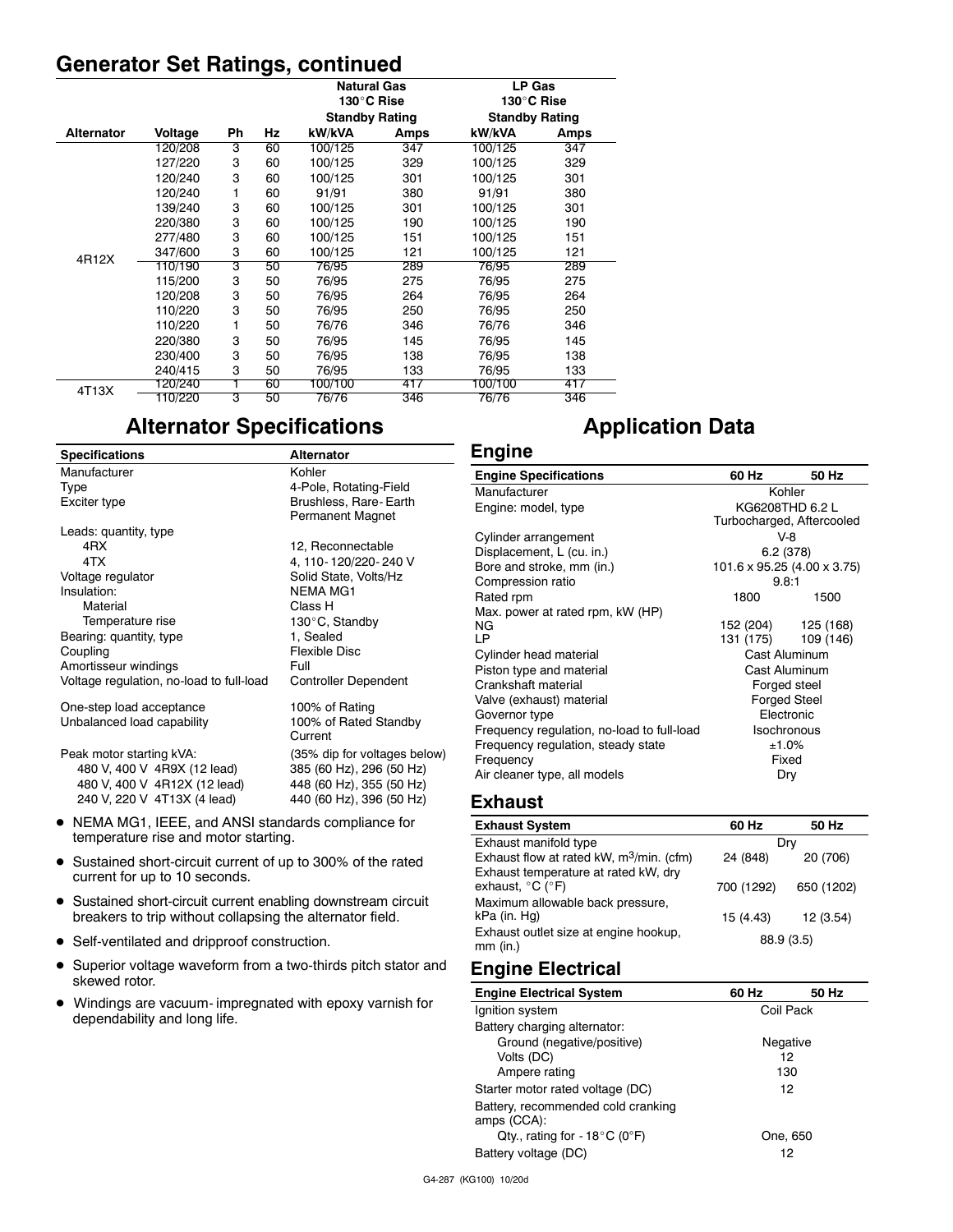### **Fuel**

| <b>Fuel System</b>                                                                                   | 60 Hz                                | 50 Hz         |  |
|------------------------------------------------------------------------------------------------------|--------------------------------------|---------------|--|
| Fuel type                                                                                            | Natural Gas, LP Gas, or<br>Dual Fuel |               |  |
| Fuel supply line inlet                                                                               |                                      | 1.5 NPT       |  |
| Natural gas and LPG vapor fuel supply<br>$1.74 - 2.74(7-11)$<br>pressure, kPa (in. H <sub>2</sub> O) |                                      |               |  |
| <b>Fuel Composition Limits *</b>                                                                     | Nat. Gas                             | <b>LP Gas</b> |  |
| Methane, % by volume                                                                                 | 90 min.                              |               |  |
| Ethane, % by volume                                                                                  | 4.0 max.                             |               |  |
| Propane, % by volume                                                                                 | 1.0 max.                             | 85 min.       |  |
| Propene, % by volume                                                                                 | $0.1$ max.                           | 5.0 max.      |  |
| $C_4$ and higher, % by volume                                                                        | $0.3$ max.                           | 2.5 max.      |  |
| Sulfur, ppm mass<br>25 max.                                                                          |                                      |               |  |
| Lower heating value,                                                                                 |                                      |               |  |
| $MJ/m3$ (Btu/ft <sup>3</sup> ), min.                                                                 | 33.2 (890)                           | 84.2 (2260)   |  |
|                                                                                                      |                                      |               |  |

Fuels with other compositions may be acceptable. If your fuel is outside the listed specifications, contact your local distributor for further analysis and advice.

### **Lubrication**

| <b>Lubricating System</b>                                          | 60 Hz                | 50 Hz |  |
|--------------------------------------------------------------------|----------------------|-------|--|
| Type                                                               | <b>Full Pressure</b> |       |  |
| Oil pan capacity, L (qt.) $\S$                                     | 5.7(6.0)             |       |  |
| Oil pan capacity with filter and oil cooler,<br>L (gt.) $\hat{S}$  | 9.0(9.5)             |       |  |
| Oil filter: quantity, type $\S$<br>1. Cartridge                    |                      |       |  |
| Kohler recommends the use of Kohler Genuine oil and filters.<br>8. |                      |       |  |

### **Cooling**

| <b>Radiator System</b>                                                                                     | 60 Hz                   | 50 Hz                 |  |
|------------------------------------------------------------------------------------------------------------|-------------------------|-----------------------|--|
| Ambient temperature, °C (°F) *                                                                             | 50 (122)                |                       |  |
| Engine jacket water capacity, L (gal.)                                                                     | 7.3 (1.93)              |                       |  |
| Radiator system capacity, including                                                                        |                         |                       |  |
| engine, L (gal.)                                                                                           | 28.4 (7.5)              |                       |  |
| Engine jacket water flow, Lpm (gpm)                                                                        |                         | 126 (33.3) 105 (27.7) |  |
| Heat rejected to cooling water at rated<br>kW, dry exhaust, kW (Btu/min.)                                  | 73.9 (4207) 61.5 (3501) |                       |  |
| Heat rejected to charge air cooler at<br>rated kW, dry exhaust, kW (Btu/min.)                              | 18 (1025)               | 15 (854)              |  |
| Water pump type                                                                                            | Centrifugal             |                       |  |
| Fan diameter, including blades, mm (in.)                                                                   | 711 (28)                |                       |  |
| Fan, kWm (HP)                                                                                              | $12(16.1)$ 7.0 (9.4)    |                       |  |
| Max. restriction of cooling air, intake and<br>discharge side of radiator, $kPa$ (in. $H2O$ )<br>0.12(0.5) |                         |                       |  |
| * Enclosure with enclosed silencer reduces ambient temperature                                             |                         |                       |  |

ed silencer reduces ambient temperature capability by  $5^{\circ}$ C (9°F).

### **Operation Requirements**

| <b>Air Requirements</b>                                                     | 60 Hz     | 50 Hz     |
|-----------------------------------------------------------------------------|-----------|-----------|
| Radiator-cooled cooling air,                                                | 290       | 242       |
| $m^3$ /min. (scfm) $\dagger$                                                | (10, 241) | (8,546)   |
| Combustion air, m <sup>3</sup> /min. (cfm)                                  | 6.9(244)  | 5.8(205)  |
| Heat rejected to ambient air:                                               |           |           |
| Engine, kW (Btu/min.)                                                       | 30 (1708) | 23 (1309) |
| Alternator, kW (Btu/min.)                                                   | 8 (455)   | 6 (342)   |
| $\dagger$ Air density = 1.20 kg/m <sup>3</sup> (0.075 lbm/ft <sup>3</sup> ) |           |           |

| <b>Fuel Consumption #</b>                        |  | 60 Hz                  | 50 Hz       |  |
|--------------------------------------------------|--|------------------------|-------------|--|
| Natural Gas, m <sup>3</sup> /hr. (cfh) at % load |  | <b>Standby Ratings</b> |             |  |
| 100%                                             |  | 41.7 (1473)            | 31.9 (1126) |  |
| 75%                                              |  | 34.7 (1224)            | 26.3 (928)  |  |
| 50%                                              |  | 26.8 (946)             | 19.4 (685)  |  |
| 25%                                              |  | 17.7 (625)             | 13.0 (458)  |  |
| $0\%$                                            |  | 8.3 (292)              | 7.1 (252)   |  |
| LP Gas, $m^3/hr$ . (cfh) at % load               |  | <b>Standby Ratings</b> |             |  |
| 100%                                             |  | 18.8 (664)             | 12.6 (444)  |  |
| 75%                                              |  | 15.1 (532)             | 9.2(325)    |  |
| 50%                                              |  | 11.0 (388)             | 6.1(214)    |  |
| 25%                                              |  | 6.1(216)               | 4.2 (147)   |  |
| 0%                                               |  | 3.4(121)               | (88)<br>2.5 |  |
|                                                  |  |                        |             |  |

Natural gas, 37 MJ/m<sup>3</sup> (1000 Btu/ft.<sup>3</sup>)<br>LP vapor, 93 MJ/m<sup>3</sup> (2500 Btu/ft.<sup>3</sup>)

LP vapor conversion factors:

8.58 ft. $3 = 1$  lb.  $0.535$  m<sup>3</sup> = 1 kg. 36.39 ft.<sup>3</sup> = 1 gal.

### **Controllers**



### **APM402 Controller**

Provides advanced control, system monitoring, and system diagnostics for optimum performance and compatibility.

- Digital display and menu control provide easy local data access
- Measurements are selectable in metric or English units
- Remote communication thru a PC via network or
- serial configuration
- Controller supports Modbus<sup>®</sup> protocol
- Integrated hybrid voltage regulator with ±0.5% regulation
- Built-in alternator thermal overload protection
- NFPA 110 Level 1 capability

Refer to G6-161 for additional controller features and accessories.

Modbus<sup>®</sup> is a registered trademark of Schneider Electric.



### **APM603 Controller**

Provides advanced control, system monitoring, and system diagnostics for optimum performance and compatibility.

- 7-inch graphic display with touch screen and menu control provides easy local data access
- $\bullet$ Measurements are selectable in metric or English units
- Paralleling capability to control up to 8 generators on an isolated bus with first-on logic, synchronizer, kW and kVAR load sharing, and protective relays

Note: Parallel with other APM603 controllers only

- Generator management to turn paralleled generators off and on as required by load demand
- $\bullet$  Load management to connect and disconnect loads as required ● Controller supports Modbus® RTU, Modbus® TCP, SNMP
- and BACnet
- Integrated voltage regulator with ±0.25% regulation
- $\bullet$  Built-in alternator thermal overload protection
- $\bullet$  UL-listed overcurrent protective device • NFPA 110 Level 1 capability
- Refer to G6-162 for additional controller features and accessories.

BACnet<sup>®</sup> is a registered trademark of ASHRAE.